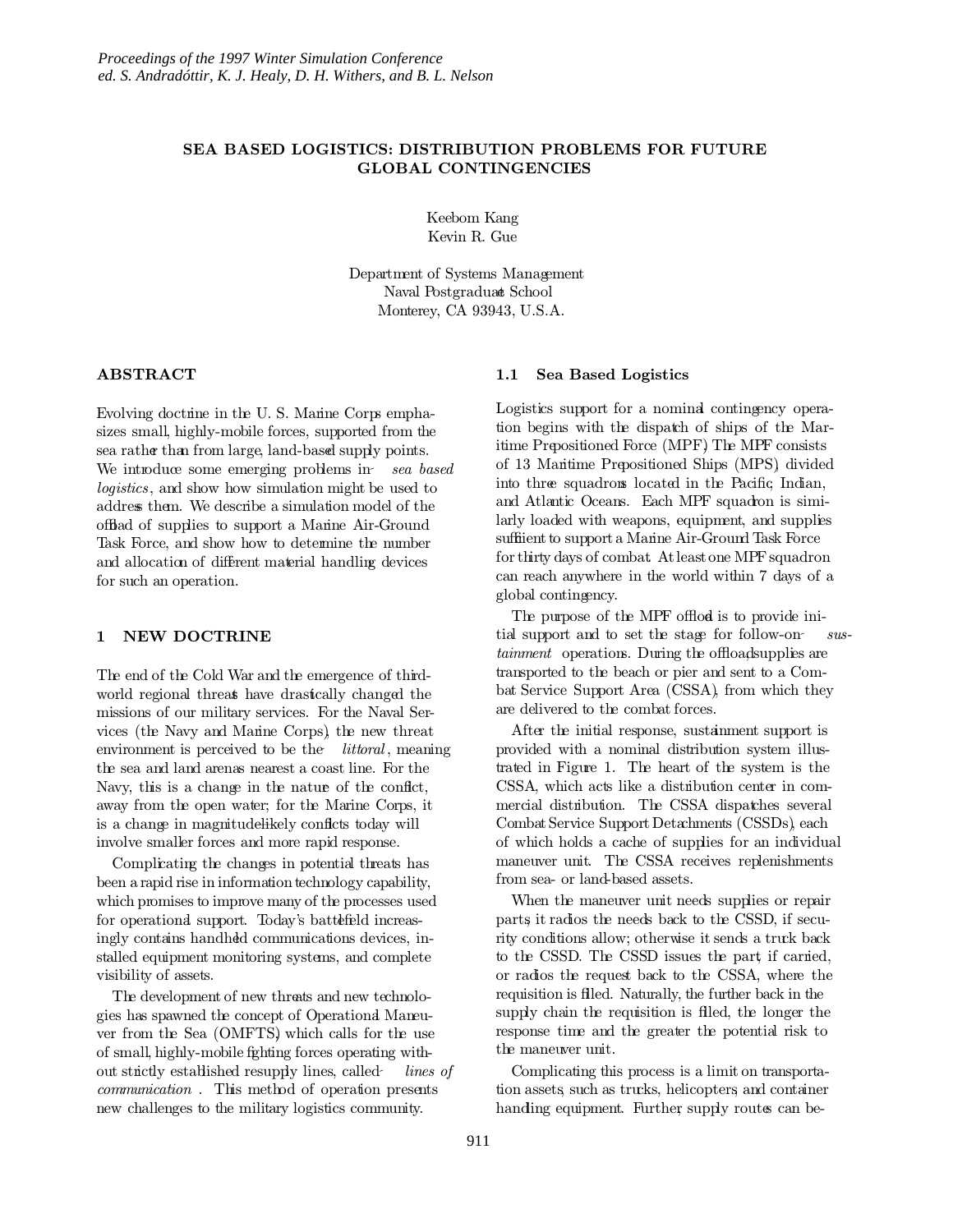

Figure 1: Distribution System for a Combat Service Support Element

come congested, or even close down due to interdiction by opposing forces.

The concepts underlying OMFTS suggest the insertion of smaller, potentially more distributed forces with little or no logistics support in tow. A current and popular military maxim is "Replace mass with information and speed." This is sea based logistics: to support forces on the ground primarily from seabased assets, using information systems to discern needs and fast transportation assets to deliver supplies.

The principles of sea based logistics and OMFTS suggest that MPF ships may perform a partial offload of supplies to reduce the logistics footprint ashore, rather than a complete offload to outfit the Combat Service Support Element (CSSE). In some cases, they would not offload supplies at all, but rather act as onscene floating distribution centers.

For the nominal distribution system, sea based logistics means that the CSSA and CSSDs are severely reduced in size, or eliminated altogether, depending on the nature of the conflict. The stock held in these units is "replaced" by responsive transportation and reliable communications systems.

A special concern in sea based logistics is the capacity of the replenishment stream. Traditional logistics operations dump supplies on the land and run the distribution operation from relatively close to the battlefield. In sea based logistics, the source of supply is much farther away (up to 100 miles offshore), and resupply is subject to variables such as weather and sea state.

The primary vehicles that will be used for resupply are the CH-53 helicopter, the V-22 tilt-rotor aircraft, and the Landing Craft Air Cushioned (LCAC, spoken "el-kak"). These are capable vehicles with large capacities, but their ability to meet the replenishment needs depends on, among other things, the number of vehicles available, the distance of the supply ship from shore, and weather and sea conditions.

Another problem concerns the processing of requests from the supplying ship. In sea based logisitics the supply ship becomes a floating warehouse, in which items must be visible and accessible. This is a different role than current operations, which, generally speaking, require only that the ship transport and deliver supplies in a single offload. Operating the ship as a distribution center will require reconfiguration of supplies on the ship and careful management of material handling resources, if not an entirely new ship design.

### 1.2 Problem Areas

Simulation can be used to address a number of these problems, and seems especially suited to many because of the complexity of the distribution process.

For example, the offload of MPF ships involves many types of transportation and material handling devices. It is an important and difficult operation because of the uncertainty of environmental conditions and the sheer volume of supplies involved. Below we describe a simulation-animation tool to help logistics commanders make operational decisions during an MPF offload.

The battlefield replenishment problem involves many vehicles of different types under changing requirements and environmental conditions. Replenishment requirements depend on the course of the battle, the reliability of components in various weapons systems, the items stocked in the CSSE, and the availability of vehicles. Simulation might be used to examine the availability of aircraft and LCACs when they are used for deliveries between the ship and the CSSE and between the CSSE and individual units.

Increasingly, simulation is being used in inventory modeling for weapons systems support. Such inventory systems seek to maintain a high operational availability  $A<sub>o</sub>$  of a weapon system, rather than to achieve a target fill rate. This is done using a technique known as Readiness Based Sparing (RBS), in which a reliability block diagram is developed for the system and simulations run to determine which components are most often responsible for the system becoming unavailable. For sea based logistics, RBS models might be developed to determine stocking levels for a CSSE.

Simulation could also be used to determine bot-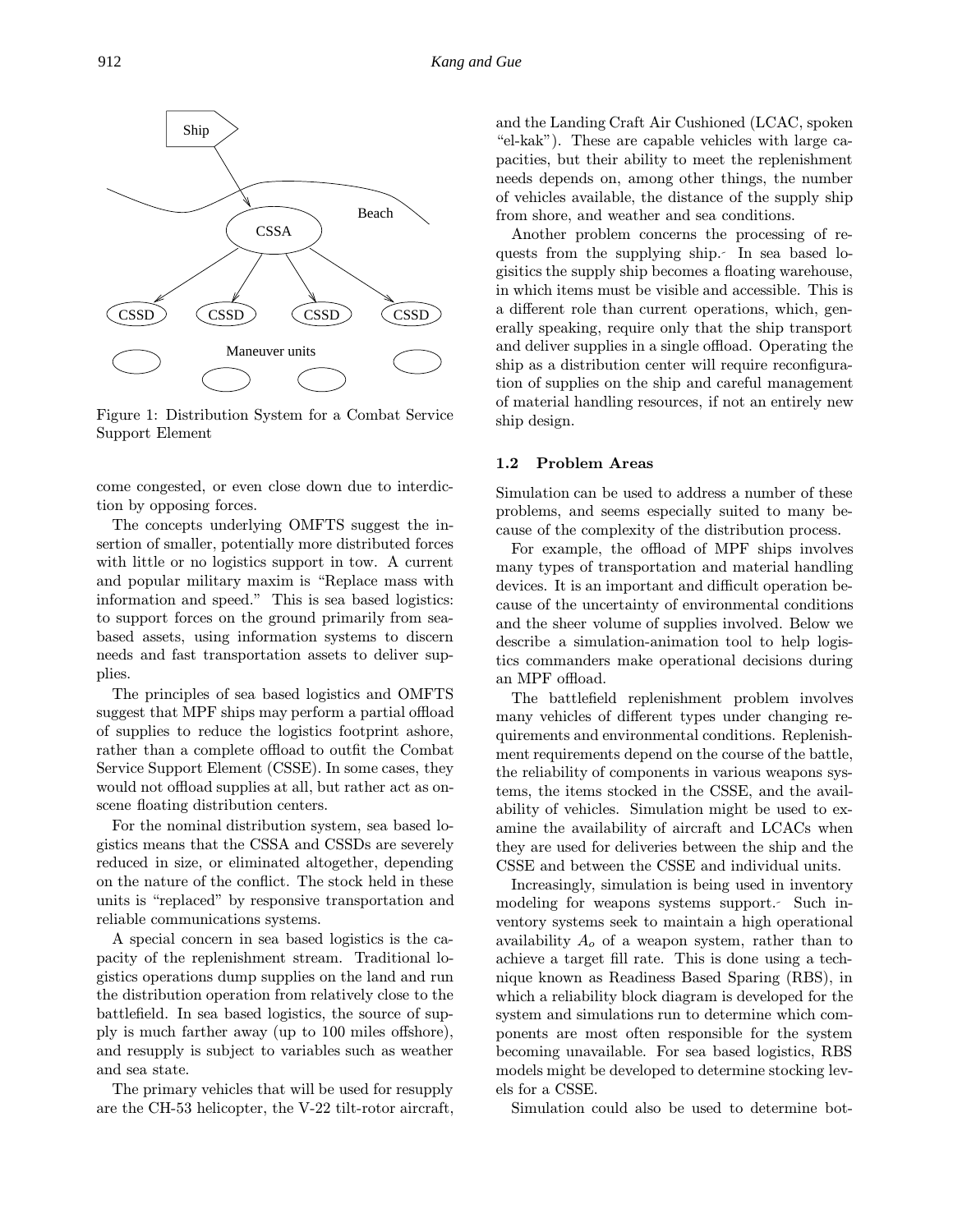tlenecks aboard the supply ship, when it fulfills its distribution center function.

## 2 IN-STREAM OFFLOAD

Our study of sea based logistics begins with a simulation of the offloading of those ships to support a Marine Air-Ground Task Force. We develop a simulation-animation decision support tool to assist Marine Corps logisitics commanders in optimally allocating scarce resources and material handling equipment for rapid in-stream offload in different offload environments.

Each Maritime Prepositioned Ship is capable of offloading either pierside or in-stream, meaning near the beach. The pierside offload is preferred due to its speed and safety. For a pierside offload, containers are lifted off the ship directly to the pier. All rolling stock is driven or is towed off the stern ramp of the ship. The efficiency of the MPF pierside offload during Desert Shield was primarily due to well-trained Marines and Navy personnel and the excellent port facilities in Saudi Arabia.

However, port facilities may not be available as in Desert Shield, or they may be sabotaged or mined to deny access. In such cases, prepositioned equipment must be offloaded directly to the shore. This operation is referred to as an in-stream offload.

With the ship at anchor offshore, all vehicles and containers are lifted onto floating vessels which shuttle the gear from ship to shore (see Figure 2). This operation is slower, more dangerous, and sensitive to environmental and terrain factors. Congestion at the beach area must be minimized by the efficient allocation of material handling equipment.

Loaded onboard each MPF ship are vehicles, tanks, fuel, and 300–400 International Standards Organization (ISO) containers of ammunition and supplies. The continuous and concurrent offload of both vehicles and containers is achieved through effective management of the material handling equipment and personnel. Container movement is the most critical part of the operation due to the special handling and limited resources. We consider only the offload of containers, because offloading vehicles are self-powered and do not require material handling resources; and fuel is offloaded with a portable pipeline.

Each ship operates three twin-tandem cargo cranes that service three offload positions. Each ship carries eight  $75' \times 21' \times 5'$  causeway sections which are configured into three powered barge ferries, called lighterage. The cranes lift containers and vehicles overboard to floating lighterage alongside the ship which then

transit to the shore. At this point, all rolling stock drives or is towed to the Combat Support Service Area.

Containers are individually removed from the lighterage by the Rough Terrain Container Handler (RTCH, spoken "ratch"), which is an enormous, rough terrain, 50,000 pound capacity for klift specially designed to handle containerized cargo. It is designed to operate in unimproved beachhead areas and is capable of wading in seawater up to 1.5 meters deep in order to board a causeway ferry and sequentially offload the containers (see Jane's Military Logistics, 1991). This capability allows the lighterage to beach anywhere in the vicinity of the RTCH.

The RTCH is able either to load containers directly on Logistics Vehicular System (LVS) platform trucks, or to stack them two-high in a marshalling area set up at the beach. The LVS has a flat platform deck with standard container lashing points to carry the ISO container. Its unique design provides off-road capability for transporting individual containers to an inland destination.

After backing off the barge with a container, the RTCH driver checks to see if an LVS is available for loading. If so, he transports the container approximately 200 feet to the LVS from the lighterage. The RTCH then releases the container on the LVS. The LVS departs and the RTCH returns to the lighterage to complete the cycle. Once its containers are offloaded ashore, the lighterage returns to the ship for another load of containers.

If an LVS is not available for loading, the RTCH carries the container to the marshalling area. If additional containers remain on a lighterage, the RTCH returns to complete the offloading, thereby clearing and releasing the lighterage to return to the ship. Usually there are one or more RTCHs tasked with clearing the containers from the marshalling area. These RTCHs are stationed in the marshalling area where they await the arrival of an LVS.

#### 2.1 Model and Analysis

Our model of the in-stream offload is an extension of Sumner and Kang (1992) with the addition of graphics animation using ARENA (1995). It is designed to help a logistics commander to understand the effects of resource allocation on offload times. Our recent experience with Marine officers in the Fleet Marine Force suggests that the graphics animation capability significantly improved the usefulness of the model. The officers found the graphical user-interface easy to use when specifying input parameters to generate different scenarios.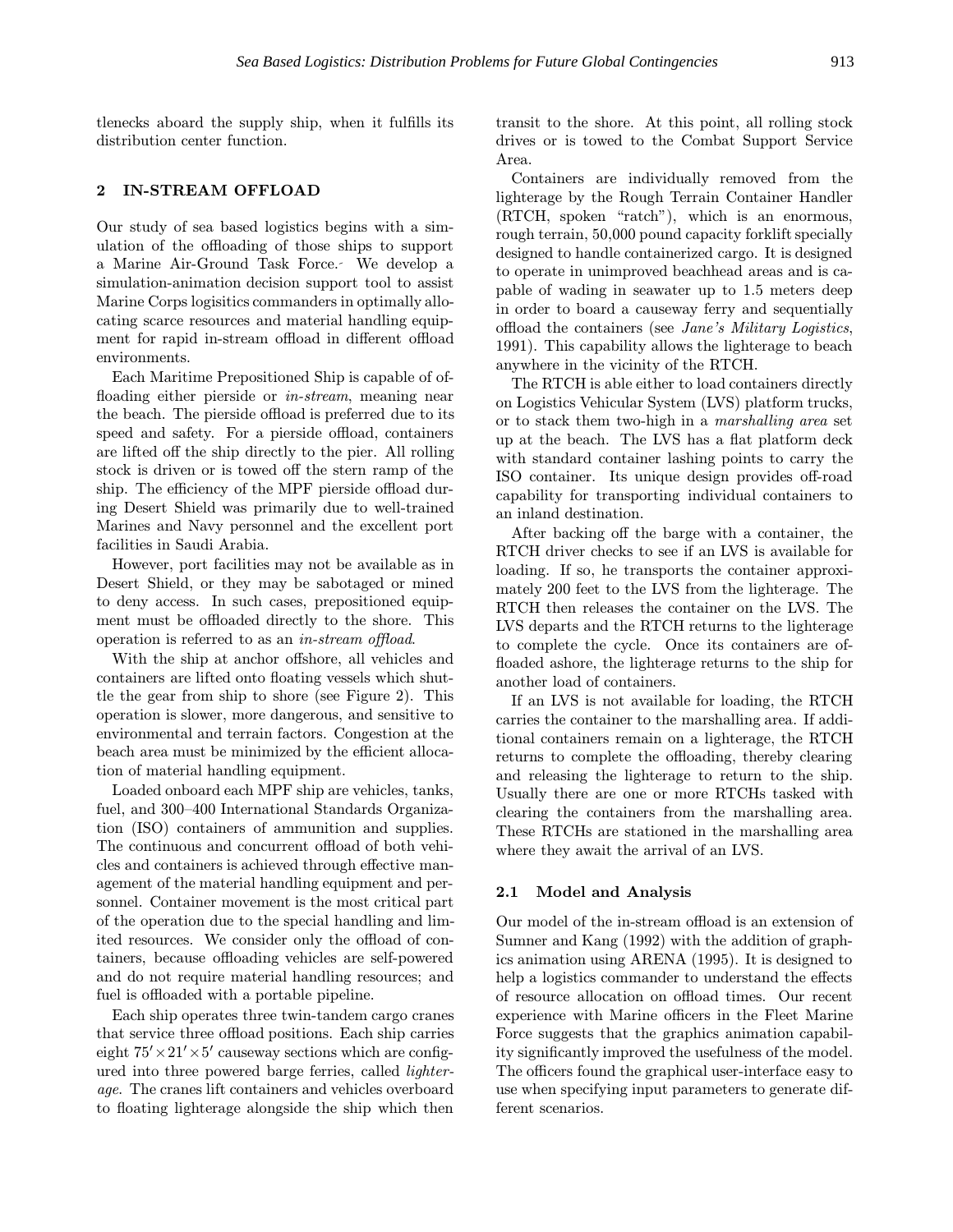Cowie et al. (1991) also developed an MPF offload simulation model using SIMSCRIPT, but, while their model is comprehensive, it may not be as easy to use in practice.

Our model can simulate a one- or two-ship instream offload under various conditions. The following inputs are provided by the user:

- number of containers to be moved,
- number of LVSs,
- number of RTCHs (and the number assigned to the marshalling area),
- distance from the beach to the CSSA,
- lighterage travel time (or the distance) from the ship to the beach, and
- reliability of material handling equipment and repair times.

The most important simulation output is the total offload time. The simulation offload time starts when the first container is lifted from the ship to the lighterage, and ends when the last container is delivered to the CSSA. Figure 2 shows a sample graphics panel of a two-ship offload (USS NPS and USS SM). It is a snapshot taken at simulation time 19 hours, when 14% of the total containers have been delivered to the CSSA (see the boxes  $\%$  SENT IN and HOURS in Figure 2).

There are three tallies shown on the screen, arrived at beach, arrived at marshalling, and arrived at battle. The tally arrived at beach traces the number of containers delivered from the ship to the beach during the simulation run.

The tally ARRIVED AT MARSHALLING indicates the number of containers double-handled at the marshalling area. This occurs when a container is offloaded at the marshalling area before it is later loaded onto an LVS. A high number indicates a shortage of LVSs. If a sufficient number of LVSs are available, the marshalling area will be rarely used.

The tally ARRIVED AT COMBAT shows the number of containers delivered to the final destination, the CSSA. The box at the bottom-left shows the current material handling equipment assignment. In this case, we use 2 RTCHs for lighterage offload, 1 RTCH at the marshalling area, and 18 LVSs. This snapshot also shows that 3 LVSs are waiting to load containers, 12 containers are waiting to be loaded to LVSs by the RTCHs, and 2 containers are being transported by RTCHs. We assume the round-trip distance from the beach to the CSSA is 25 km. (The CSSA is not shown.)

Table 1: Average Offload Times (in hours)

|          | Number of LVSs |                                        |    |
|----------|----------------|----------------------------------------|----|
| Dist(km) | $10-$          | $20-$                                  | 30 |
| 15       |                | $126(0.56)$ $107(0.39)$ $107(0.39)$    |    |
| 25       |                | $194 (0.78)$ $108 (0.51)$ $108 (0.41)$ |    |
| 50       |                | 375 $(0.79)$ 193 $(0.48)$ 133 $(0.32)$ |    |

### 2.2 Example

We provide an example to illustrate capability of the model. Table 1 illustrates the effects on offload times of various quantities (10, 20, 30) of LVSs transporting containers over various round-trip distances (15 km, 25 km, 50 km) to the CSSA. We made 20 replications; standard errors are shown in parentheses.

The example requires that 720 containers from two ships (360 for each ship) be offloaded by 3 lighterage. During each trip a lighterage moves 16 containers from the ship to the beach. The results in Table 1 are the average offload times calculated from 20 independent replications for each scenario.

The established goal for an in-stream offload time is 5 days, or 120 hours. For a round-trip distance of 15 km, 10 LVSs nearly achieved the goal. At 25 km, 10 LVSs was insufficient, and approximately 20 LVSs were required. For both distances, the offload time was unaffected by adding LVSs beyond 20. If the distance is 50 km, even 30 LVSs are not sufficient to achieve the goal. Because in practice the number of LVSs is usually constrained, our model could be used by planners to determine the maximum possible distance from the beach to the CSSA while still meeting the 5-day goal for offload time; or conversely, it could be used to determine the required number of LVSs for a given distance.

We also considered the effects of different allocations for the RTCHs. The results shown in Table 1 assume a 2/1 RTCH policy, that is, 2 RTCHs are dedicated to offload lighterage, and 1 RTCH is dedicated to the marshalling area. Table 2 shows results of the 3/0 RTCH policy (at 50 km with 30 LVSs), which simulates shifting the RTCH in the marshalling area to the beach to expedite the lighterage offload. In this case, containers in the marshalling area are serviced only if the RTCHs are not occupied by the lighterage offload. As shown in Table 2, this reassignment may increase the offload time by as much as 7 hours. Assigning one RTCH from the lighterage offload area to the marshalling area (a  $1/2$  policy) negatively affects the performance, increasing the offload time by 57 hours (from 133 to 190 hours). Adding an extra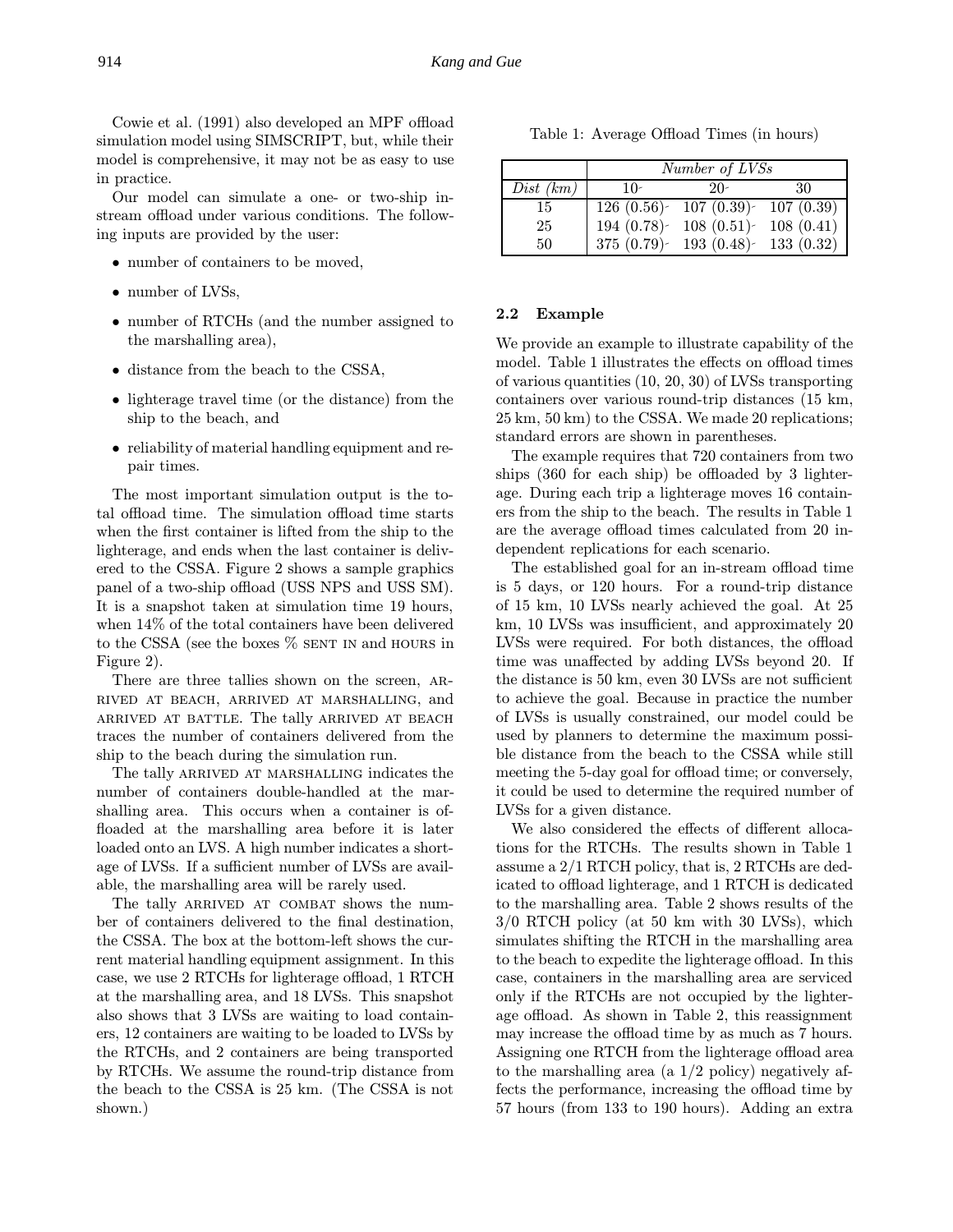

Figure 2: A Screenshot of the Model Implemented in Arena Animation

Table 2: Offload Time for RTCH Allocation Policies

| Policy | Offload time |
|--------|--------------|
| 2/1    | 133(1.41)    |
| 3/0    | 140(1.52)    |
| 1/2    | 190 (0.89)   |
| 2/2    | 133(1.68)    |
| 3/1    | 134 (1.79)   |

RTCH to the marshalling area (a 2/2 policy), or to the lighterage offload (3/1 policy) does not improve the total offload time. We note that performance is affected by not only the total number of RTCHs, but also the allocation of those RTCHs to the beach and marshalling areas.

## 3 CONCLUSIONS

We presented the model to the Commanding General of the 1st Force Service Support Group (FSSG) and his staff at Camp Pendleton, CA. The General and his staff indicated that the model had great potential to provide operational and planning support for logisitics commanders involved with MPF operations. We are currently collaborating with the 1st FSSG to collect the offload exercise data for model validation and implementation.

We view our simulation model as a first step in gaining insight into the operational problems of sea based logistics. Future work will focus on defining supply channels to support combat forces with little or no logistics footprint and managing limited transportation assets in a highly uncertain environment.

### ACKNOWLEDGMENT

The authors acknowledge the programming assistance of Gregory Ameyugo.

### REFERENCES

Arena User's Guide, 1995. Systems Modeling Corporation.

Cowie, C. A., R. W. Reichard, and W. A. D. Wallace, 1991. The Maritime Prepositioned Force Offload Model, Volume 1, Research Memorandum CRM 91- 101, Center for Naval Analyses.